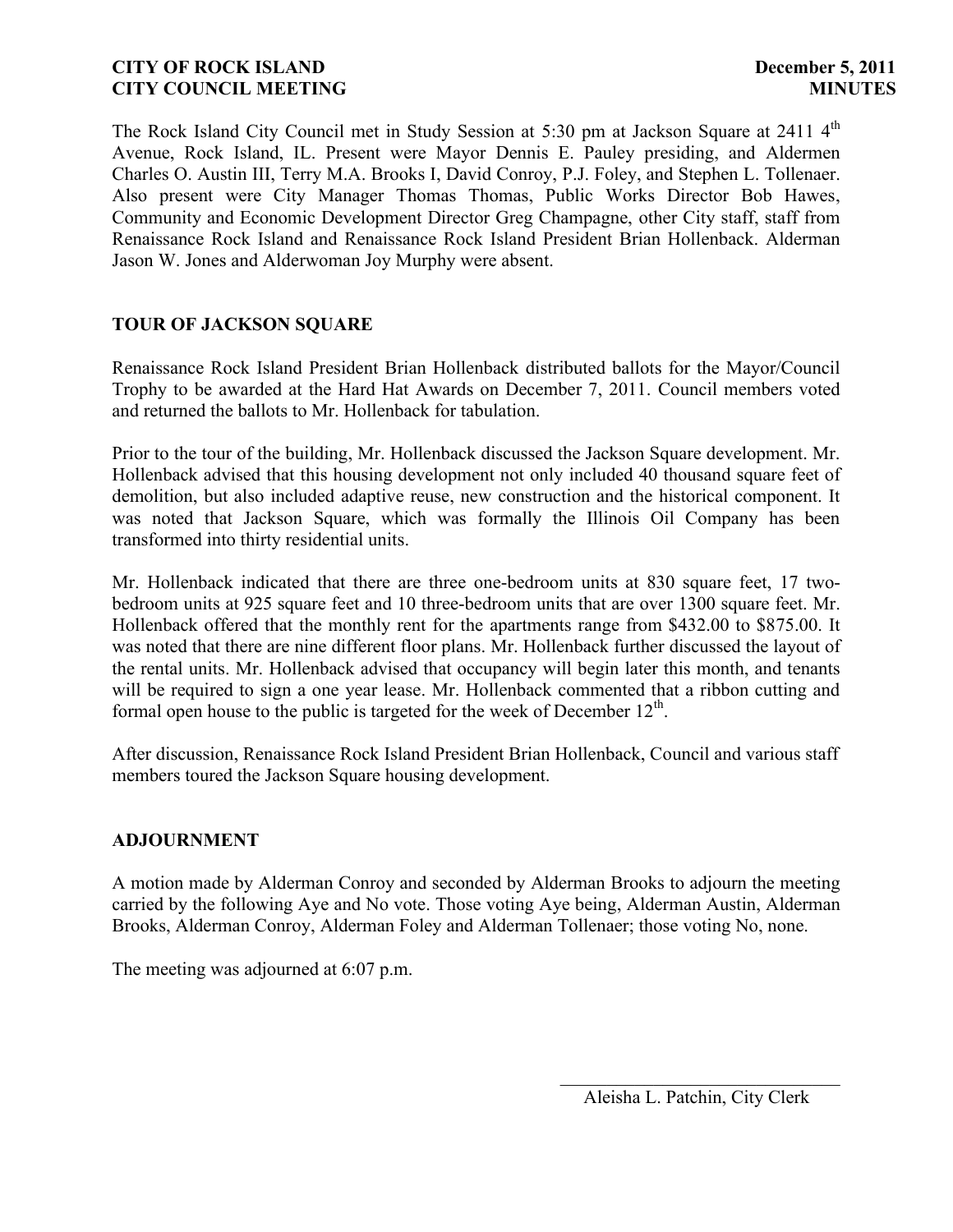Rock Island City Council met in regular session at 6:45 p.m. in Council Chambers of Rock Island City Hall. Present were Mayor Dennis E. Pauley presiding, and Aldermen Charles O. Austin III, Terry M.A. Brooks I, David Conroy, P. J. Foley and Stephen L. Tollenaer. Also present were City Manager Thomas Thomas and City Attorney Ted Kutsunis. Alderman Jason W. Jones and Alderwoman Joy Murphy were absent.

### **Introductory Proceedings**

Mayor Pauley called the meeting to order and led in the Pledge of Allegiance. Alderman Conroy gave the Invocation.

# Agenda Item #5 **Minutes of the Meeting of November 21, 2011.**

A motion was made by Alderman Austin and seconded by Alderman Foley to approve the Minutes of the Meeting of November 21, 2011. The motion carried by the following Aye and No vote; those voting Aye being, Alderman Austin, Alderman Brooks, Alderman Conroy, Alderman Foley and Alderman Tollenaer; those voting No, none.

# Agenda Item #6 **Update Rock Island by Mayor Pauley.**

Mayor Pauley advised that City Manager Thomas Thomas announced on Friday, December 2<sup>nd</sup> that Cindy Parchert will be the new Finance Director for the City of Rock Island. It was noted that Ms. Parchert's official start date will be Monday, January  $9^{th}$ .

Mayor Pauley indicated that Cindy Parchert has extensive experience in budgeting and accounting. Particularly, she has eleven years experience in local government financial management with the City of Rock Island. It was noted that Ms. Parchert is a Certified Public Accountant with a Masters of Business Administration from St. Ambrose University and a Bachelor of Arts in Accounting and Business Administration from Augustana College. Mayor Pauley added that Ms. Parchert's professional experience includes: Controller for WQAD, Controller for Performance Food Group – TPC, Manager for McGladrey and Pullen and Accounting Supervisor for City of Rock Island.

Mayor Pauley stated that the Changing Faces Action Team announces the Creation of Quad City Alliance for Immigrants & Refugees. It was noted that applications will be taken until January 31, 2012 for organizations wishing to be inaugural members of the Quad City Alliance for Immigrants & Refugees (QCAIR). The Mayor added that membership is targeted to ethnic community-based organizations (ECBOs) and non-profit agencies, churches, school districts, community colleges, governments or other groups providing services to immigrants and refugees in the Quad Cities. It was noted that the first meeting of Quad City Alliance for Immigrants and Refugees is slated for February 23, 2012.

Mayor Pauley advised that the Martin Luther King Center and Kiwanis Club of Rock Island are sponsoring the 35<sup>th</sup> annual Children's Christmas Party on Wednesday, December 14<sup>th</sup>. Mayor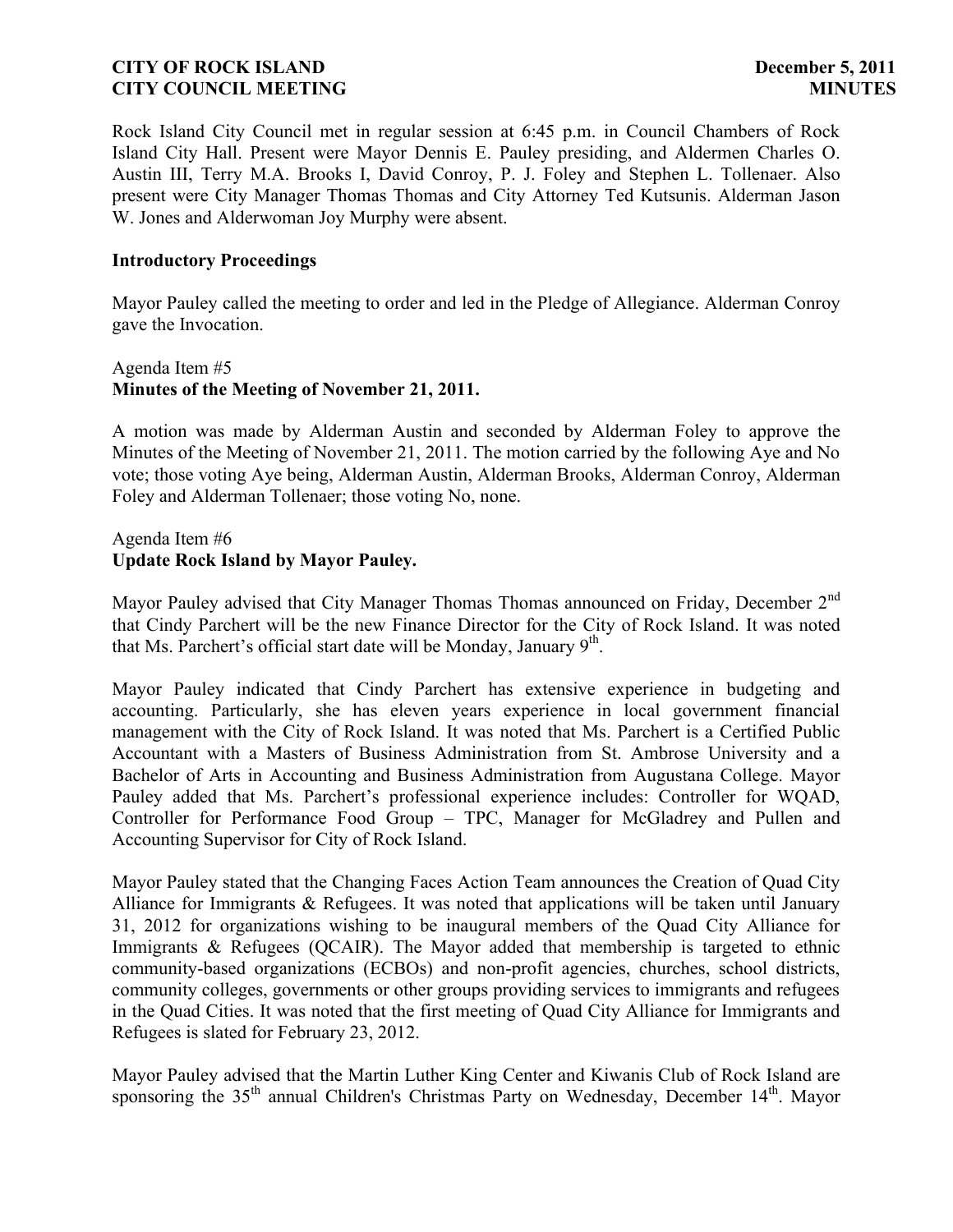Pauley stated that the program provides wrapped gifts, books and treats for Rock Island/Milan children, ages 3 to12 years, whose families are in need of assistance during the holiday season. The Mayor added that interested parents need to register at the King Center by Friday, December 9<sup>th</sup>. It was noted that registration is required.

Mayor Pauley advised that volunteers interested in helping with gift wrapping for the King Center Children's Christmas Party can help on Saturday, December  $10<sup>th</sup>$  from 9:00 am until the task is completed. It was noted that for more information, please call (309) 732-2999.

Mayor Pauley offered that the Rock Island Beautification Commission is sponsoring the  $26<sup>th</sup>$ annual Holiday Lighting Contest. The Mayor added that to nominate a residential or commercial light display, send the name and address of the display via [email](mailto:planning@rigov.org?) to [planning@rigov.org](mailto:planning@rigov.org) or call  $(309)$  732-2900 by 5:00 pm on Tuesday, December  $13<sup>th</sup>$ . Mayor Pauley stated that judging will take place on the evening of December  $19<sup>th</sup>$ , when all displays should be illuminated by  $5:30$  pm. It was noted to please visit [www.rigov.org](http://www.rigov.org/) for [more](http://r20.rs6.net/tn.jsp?llr=kjh86ncab&et=1108886067530&s=151&e=001BZjWCdSvWZnNNMKB85Yq4GbAQOt6v9ij-ufLWiP0Q5uk_nz5yf82_vxPnL9EcGCeTfaWaQZSKjg1pME8S5nCqfe00IKKZa3EvaNwssvYbN-816SMgkrxeVXg94jl5CKfNcGDkTJv2N3lRhyiP40SzA==) information.

Mayor Pauley indicated that WHBF-TV/CBS4 along with the US Marine Corp will hold a "Toys for Tots" toy drive on Tuesday, December  $6<sup>th</sup>$  from 5:30 am to 6:30 pm in Parking Lot F (next to Daiquiri Factory). It was noted that live remotes throughout the day will spotlight downtown Rock Island and a wonderful charity. Mayor Pauley stated that members of the community are encouraged to make donations and help make the holidays a little brighter for those less fortunate.

# Agenda Item #7 **Proclamation declaring Friday, December 9, 2011 as Barkan's Day.**

Mayor Pauley read the Proclamation declaring Friday, December 9, 2011 as Barkan's Day.

Mr. and Mrs. Steve Barkan accepted the Proclamation and the business benchmark award.

Mr. Barkan thanked the Mayor and City Council for the Proclamation and the award. Mr. Barkan stated that the downtown has always been a focal point for the Council in terms of development. Mr. Barkan advised that staying in business for 65 years is due to hard work, adaptation, change and sticking to it.

Agenda Item #8 **CLAIMS**

It was moved by Alderman Austin and seconded by Alderman Conroy to accept the following reports and authorize payment as recommended. The motion carried by the following Aye and No vote: those voting Aye being, Alderman Austin, Alderman Brooks, Alderman Conroy, Alderman Foley and Alderman Tollenaer; those voting No, none.

a. Report from the Administrative Services Department regarding payment in the payment in the amount of \$29,592.60 to Crawford and Company (Justin Holmes and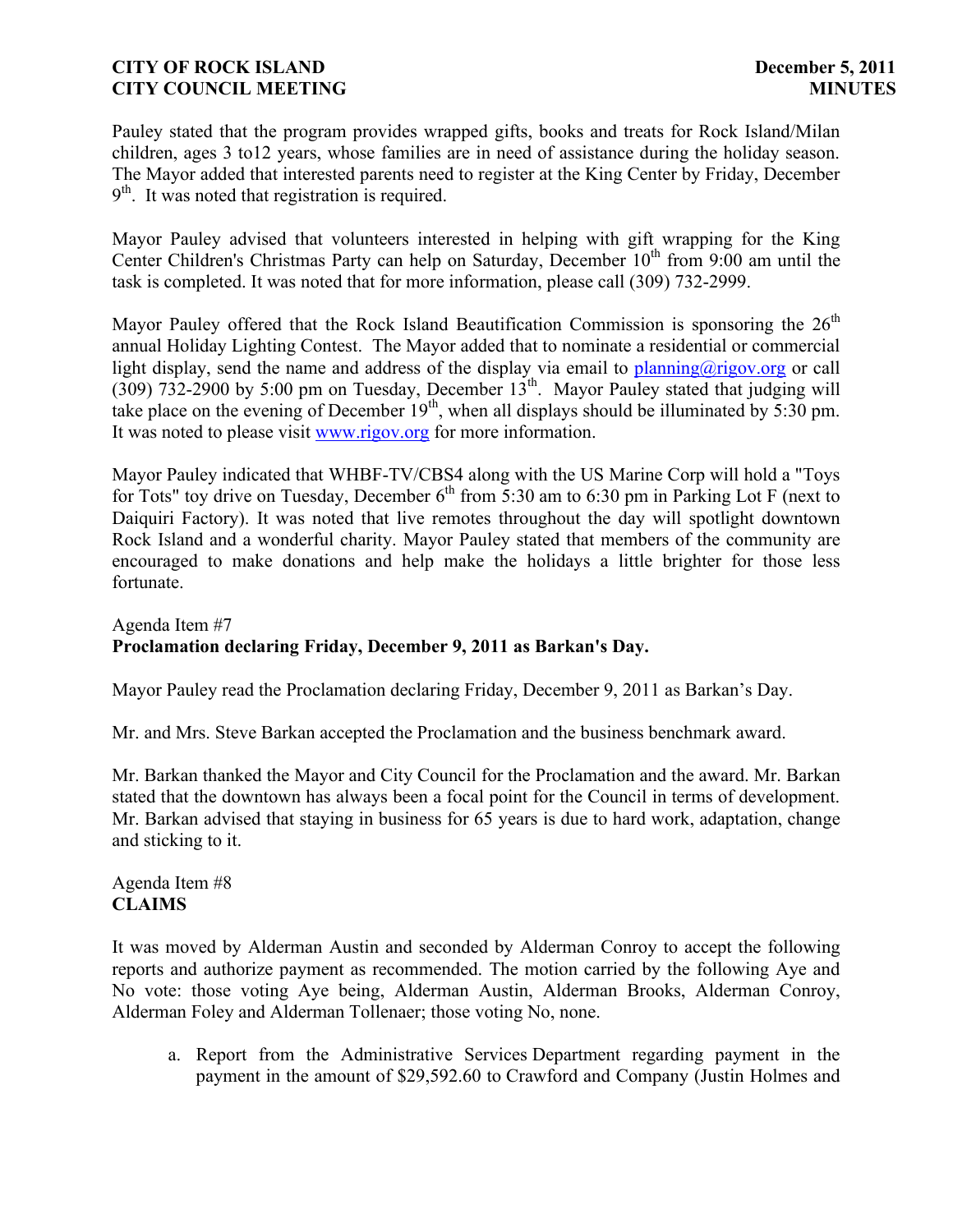Attorney James Ridge and Associates) for Worker's Compensation settlement for Justin Holmes.

- b. Report from the Report from the Administrative Services Department regarding payment in the amount of \$15,389.58 to Califf and Harper, P.C. for legal services rendered for the month of October 2011.
- c. Report from the Report from the Public Works Department regarding payment #2 in the amount of \$252,697.32 to General Constructors, Inc. for services provided for the Turkey Hollow Road Bridge Replacement project. (326)
- d. Report from the Public Works Department regarding payment #2 in the amount of \$1,203,355.65 to Civil Constructors, Inc. for services provided for the Wet Weather Treatment System project. (333)
- e. Report from the Public Works Department regarding payment in the amount of \$27,048.52 to Valley Construction Company, Inc. for an emergency sewer repair in the alley at  $25^{th}$  Street and  $22^{nd}$   $\frac{1}{2}$  Avenue. (334)
- f. Report from the Public Works Department regarding payment in the amount of \$36,765.31 to Langman Construction, Inc. for an emergency water main repair at 601  $2<sup>nd</sup>$  Street. (335)
- g. Report from the Public Works Department regarding payment in the amount of \$10,107.96 to Langman Construction, Inc. for an emergency water main repair at  $23^{\text{rd}}$ Avenue and  $25<sup>th</sup>$  Street. (336)
- h. Report from the Public Works Department regarding payment in the amount of \$30,848.36 to Langman Construction, Inc. for an emergency sewer main repair at  $2503 \ 29^{th}$  Avenue. (337)

### Agenda Item #9

# **Claims for the weeks of November 18 through December 1 in the amount of \$2,544,641.00.**

Alderman Conroy moved and Alderman Tollenaer seconded to allow the claims. The motion carried by the following Aye and No vote: those voting Aye being, Alderman Austin, Alderman Brooks, Alderman Conroy, Alderman Foley and Alderman Tollenaer; those voting No, none.

# Agenda Item #10 **Payroll for the weeks of November 14 through November 27 in the amount of \$1,224,507.86.**

It was moved by Alderman Tollenaer and seconded by Alderman Foley to allow the payroll. The motion carried by the following Aye and No vote: those voting Aye being, Alderman Austin, Alderman Brooks, Alderman Conroy, Alderman Foley and Alderman Tollenaer; those voting No, none.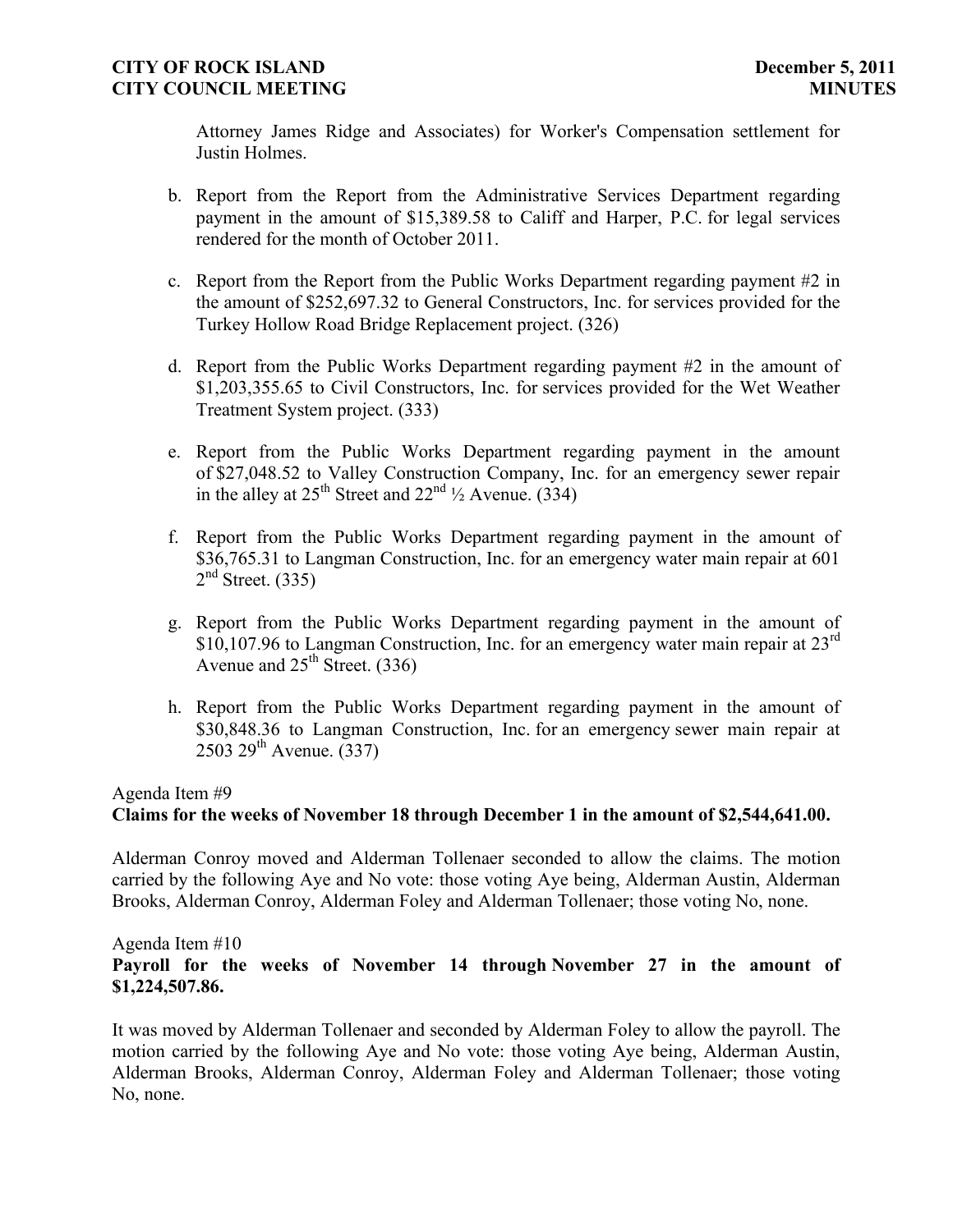#### Agenda Item #11

**Report from the Public Works Department regarding the NMC contract joint purchase of three 2012 Ford Medtec ambulances from Foster Coach Sales, Inc. in the amount of \$473,886.00.**

Alderman Austin moved and Alderman Conroy seconded to approve the purchase as recommended and refer to the City Attorney for an ordinance declaring the current 2001 Ford Medtec ambulances as surplus and to be traded-in. The motion carried by the following Aye and No vote: those voting Aye being, Alderman Austin, Alderman Brooks, Alderman Conroy, Alderman Foley and Alderman Tollenaer; those voting No, none.

#### Agenda Item #12

## **Report from the Police Department regarding bids for a towing contract from January 1, 2012 through midnight on December 31, 2014, recommending the bid be awarded to Quad City Towing, Inc. for the total unit cost of \$1,095.00.**

It was moved by Alderman Tollenaer and seconded by Alderman Austin to award the bid as recommended and authorize the City Manager to execute the contract documents. The motion carried by the following Aye and No vote: those voting Aye being, Alderman Austin, Alderman Brooks, Alderman Conroy, Alderman Foley and Alderman Tollenaer; those voting No, none.

#### Agenda Item #13

## **Report from the Administrative Services Department regarding an agreement with Cloud Sherpas for Google Apps for Government concerning email spam, virus filtering and other services and payment in the amount of \$18,847.50.**

Alderman Tollenaer moved and Alderman Conroy seconded to approve the agreement as recommended, authorize the City Manager to execute the contract documents and approve payment. The motion carried by the following Aye and No vote: those voting Aye being, Alderman Austin, Alderman Brooks, Alderman Conroy, Alderman Foley and Alderman Tollenaer; those voting No, none.

Agenda Item #14

## **Report from the Finance Department regarding an adjustment to the Fiscal Year 2012 Budget, recommending increasing the Wastewater Capital 2010A BAB Fund in the amount of \$56,249.76.**

It was moved by Alderman Foley and seconded by Alderman Austin to approve the budget adjustment as recommended. The motion carried by the following Aye and No vote: those voting Aye being, Alderman Austin, Alderman Brooks, Alderman Conroy, Alderman Foley and Alderman Tollenaer; those voting No, none.

Agenda Item #15

**Report from the Public Works Department regarding a request for qualifications from firms for the Police Station Repair Study.**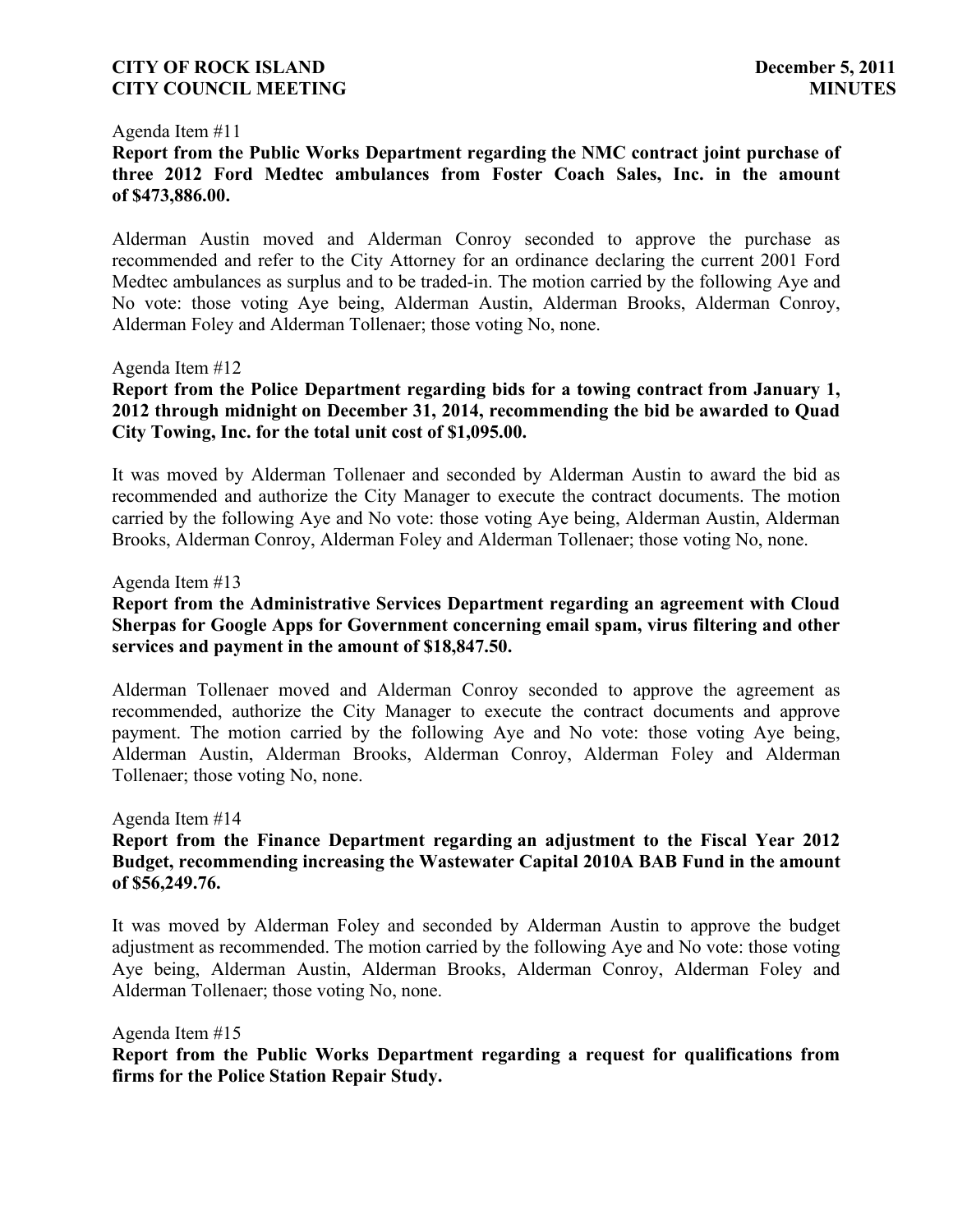Alderman Austin moved and Alderman Tollenaer seconded to approve the selection of Shive-Hattery, Inc. as recommended and authorize the Public Works Department to negotiate a service agreement. The motion carried by the following Aye and No vote: those voting Aye being, Alderman Austin, Alderman Brooks, Alderman Conroy, Alderman Foley and Alderman Tollenaer; those voting No, none.

#### Agenda Item #16

## **Report from the Community and Economic Development Department regarding the Parkway/I-280 TIF surplus funds in the amount of \$533,545.57.**

It was moved by Alderman Foley and seconded by Alderman Conroy to declare a surplus of funds in TIF #4 as recommended and authorize the City Finance Director to return these surplus funds to the Rock Island County Treasurer for distribution. The motion carried by the following Aye and No vote: those voting Aye being, Alderman Austin, Alderman Brooks, Alderman Conroy and Alderman Foley; those voting No, none.

Prior to the reading of Agenda Item #16, Alderman Tollenaer briefly excused himself from the meeting.

# Agenda Item #17 **Report from the Mayor regarding appointments to the Liquor Control Commission and the Project NOW Board.**

Alderman Foley moved and Alderman Conroy seconded to approve the appointments as recommended. The motion carried by the following Aye and No vote: those voting Aye being, Alderman Austin, Alderman Brooks, Alderman Conroy, Alderman Foley and Alderman Tollenaer; those voting No, none.

Steve Schwindt was appointed to the Liquor Control Commission for a three year term ending on April 30, 2014. Nick Camlin was appointed to the Project NOW Board for a five year term, and this is the City's first appointment to this board.

Agenda Item #18

**Report from the City Clerk regarding two requests from Reverend Willie E. Jones of the People's Missionary Baptist Church for parking to be permitted at the curbside along the east and west sides of 23rd Street between 5th and 6th Avenues on Saturday, December 17, 2011 from 3:30 pm to 7:00 pm for their Christmas Concert and Saturday, December 31, 2011 from 7:00 pm to 12:45 am on Sunday, January 1, 2012 for their New Year's Eve Church Service.**

It was moved by Alderman Conroy and seconded by Alderman Foley to approve the requests as recommended. The motion carried by the following Aye and No vote: those voting Aye being, Alderman Austin, Alderman Brooks, Alderman Conroy, Alderman Foley and Alderman Tollenaer; those voting No, none.